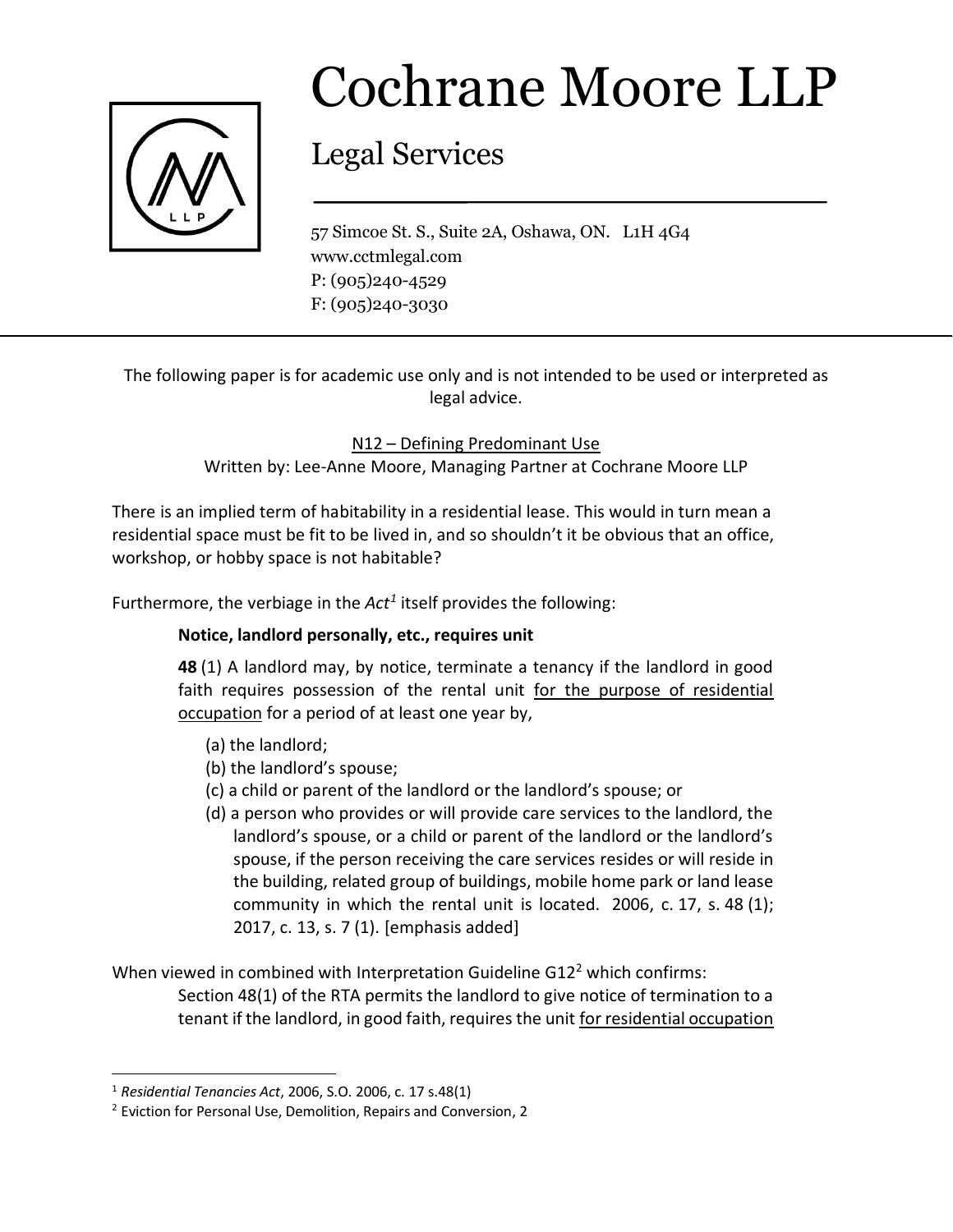for a period of at least one year by the landlord, a family member or a caregiver. This notice is often referred to as a "Form N12". [emphasis added]

this should be relatively straight-forward. However, residential occupancy is not defined in the *Act*, or in the Interpretation Guidelines, so it has been left open to the interpretation of the courts. This interpretation has been clouded by the predominant use of the property.

## **Predominant Use**

There are really two lines of thinking on the predominant use of a rental space. The first, in *Fleming v. Dileandro*<sup>3</sup> where it was held that "residential occupation" is satisfied where the predominant use of the complex, as a whole, is not for scholarly, professional, business, or other such purposes. Which is to say that a landlord residing in a home wishing to re-take possession for the purposes of storage, office, or business should be entitled to do so as the primary use of the house remains residential. This line of thinking was upheld in matters such as TSL-72600 (Re)<sup>4</sup> where it was stated:

In the instant case, the proposed use of the rental unit as a home office/study is consistent with residential occupation, as it will not constitute the predominant use of the rental complex as a whole by the Landlord and his spouse. Therefore, I find that the Landlord in good faith requires possession of the rental unit for purposes of residential occupation,

The other line of thinking is demonstrated in *EAL-07954<sup>5</sup>* which referenced *Fleming*, but ultimately determined that predominant use of the rental unit should be considered, not the use of the complex or house. In this instance, a landlord who lived on the top two floors applied to the Board for permission to re-take possession of the basement rental unit for the purposes of operating his business. The Board dismissed the application.

In more recent years, the Divisional Court has determined in the matter of *Sertic v Mergarten*<sup>6</sup>:

I also do not find any basis to interfere with the Vice-Chair's conclusion as to the proper meaning of the term "residential occupation". In my view, the Vice-Chair's interpretation, that requiring the premises for the purposes of storage and other uses directly related to the landlord's otherwise personal occupation of other portions of the premises meets the requirement of residential occupation, is a reasonable one.

It appears to now stand that the residential occupation of a rental unit is determined not by the use of the rental unit, but by the use of the full property.

 $\overline{a}$ 

<sup>3</sup> *Fleming v. Dileandro*, [2005] O.R.H.T.D. No. 34 (O.R.H.T.)

<sup>4</sup> *TSL-72600 (Re),* 2005 CanLII 91265 (ON LTB) at para 2 and 12

<sup>5</sup> *EAL-07954*, 2008 LNONLTB 10 (L.T.B.)

<sup>6</sup> *Sertic v Mergarten*, 2017 ONSC 263 (CanLII) at para 8